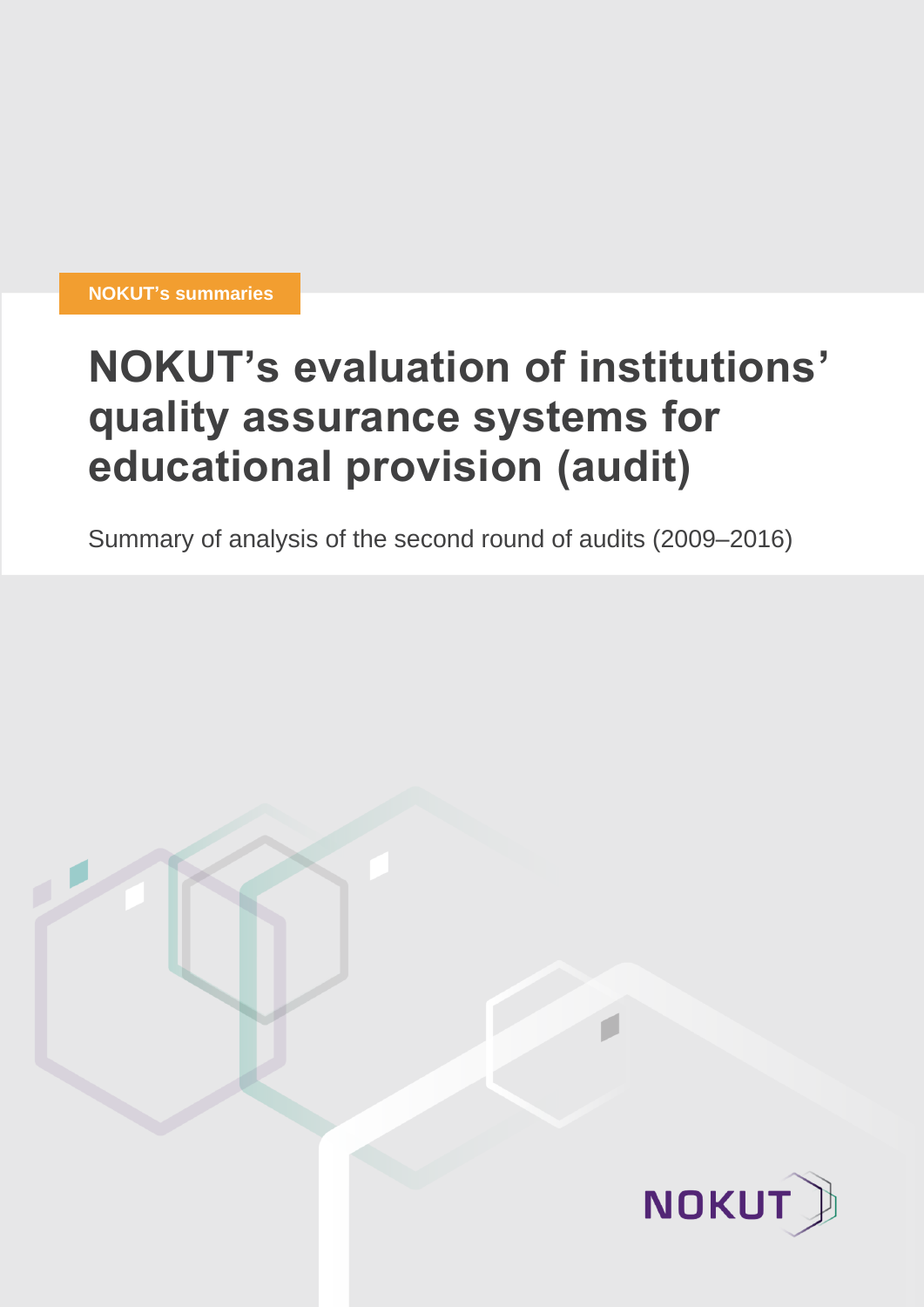This is a summary of NOKUT's analysis of the second round of evaluations of institutions' quality assurance systems for educational provision (institutional quality assurance audit). NOKUT conducted evaluations of quality assurance systems at 62 higher education institutions between 2009–2016. Of these, expert panels recommended that 55 higher education institutions have their quality assurance systems approved by NOKUT. In seven evaluations, expert panels have found significant deficiencies in the institutions' quality assurance systems. NOKUT conducted new evaluations of six of these institutions, and each have resulted in the approval of the institutions' quality assurance systems.

The analysis emphasises the use of documentation and how the evaluations have been conducted. NOKUT's reports from the quality assurance audits have not been compiled with the purpose of comparing the systems or quality work of the institutions. Therefore, this report does not provide a basis for this type of analysis.

In addition to information about the evaluations, the report consists of information from three types of text sources:

- A statement from institutions' management about the status, challenges and successes of the quality assurance activities
- The expert panel reports
- Institutions' statements to the reports

Based on the information, institutions have faced a number of common issues with their quality assurance activities, which were uncovered in the second round of audits. This has included problems with documentation, reporting and analysis, student evaluations, academic development and quality assurance of programmes and courses and strengthening students' participation in quality assurance and enhancement activities.

In general, the evaluation of educational quality assurance systems serves as a control as to whether institutions' own control with educational quality functions satisfactorily. Expert panels have considered whether institutions are aware of the quality of their educational provision and how the knowledge they gather through their quality assurance practices is used to improve their education. Expert panels have also provided recommendations for the further development of institutions' quality assurance activities, but the core issue has been whether institutions' own quality assurance satisfies the Ministry of Education's requirements and NOKUT's evaluation criteria.

NOKUT has also emphasised that quality assurances systems are the property of each institution, and it is the institution itself, based on its size, professional profile and other local needs, which must determine how to design their quality assurance systems. In order to be able to make satisfactory assessments, experts have had to take into account institutions' unique profiles and logic, and in their assessments, they have worked to balance both the authorities' requirements and institutions' needs.

Based on this element in the evaluations, conducting two site visits has been a strength in the methodology of these assessments. Two site visits have provided for a longer timeframe of contact with the institution and time for experts to process the information gathered. Prior to and during the initial visit, expert panels have been able to concentrate on the documented work with quality assurance for the institution as a whole. Following the initial visit, and during the main visit, expert panels generally assessed the quality assurance